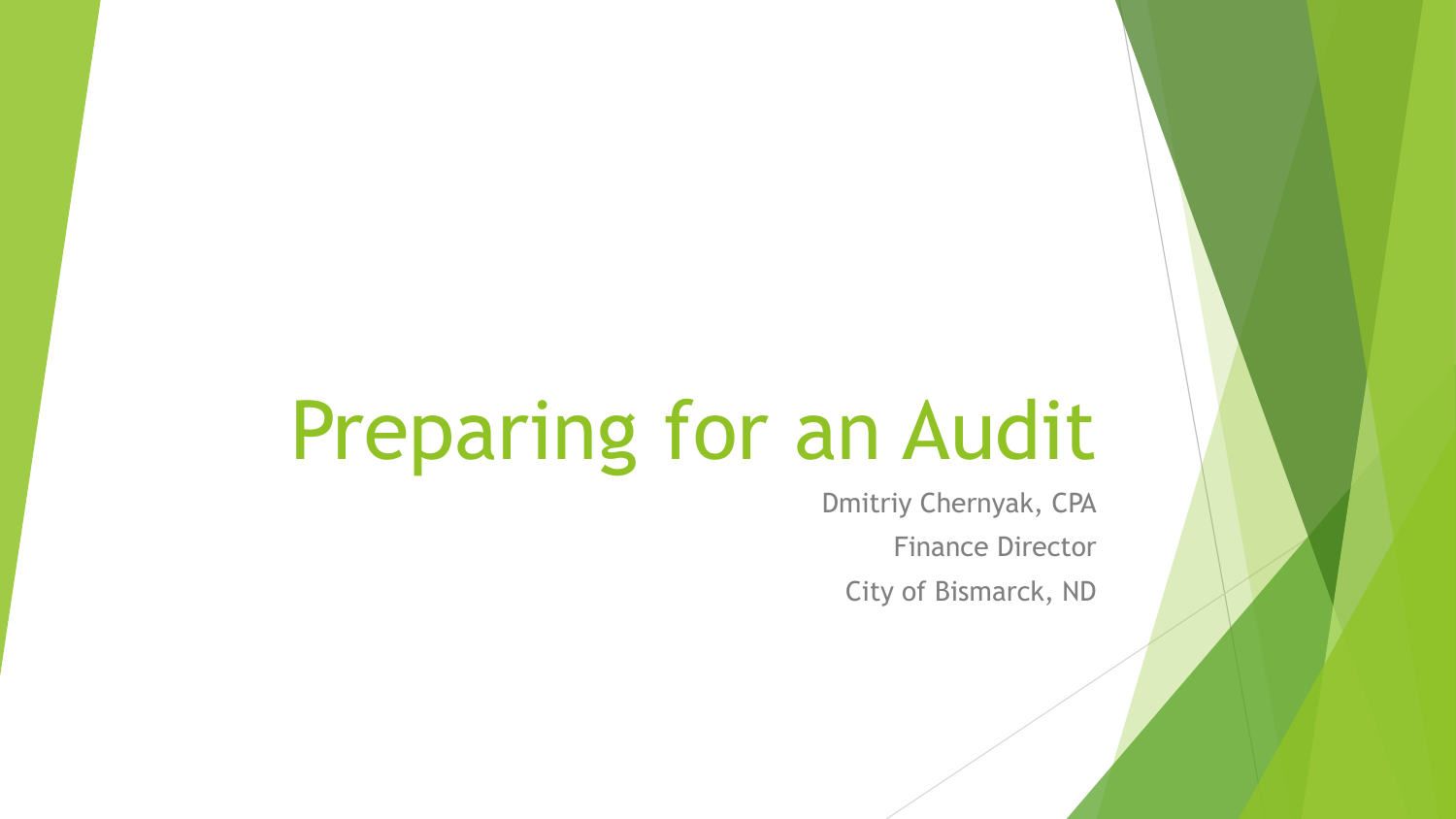#### Federal Grants

- Awarded by federal government to non-federal entities such as:
	- states, local governments, not-for-profits, etc.
- Direct vs. Pass-Through Awards
	- Direct: Awarded from one of 15 federal government departments
	- **Pass-Through:** Awarded from a federal government department but passed through another entity (i.e., State of North Dakota)
- ▶ Both instances are subject to Single Audit Act requirements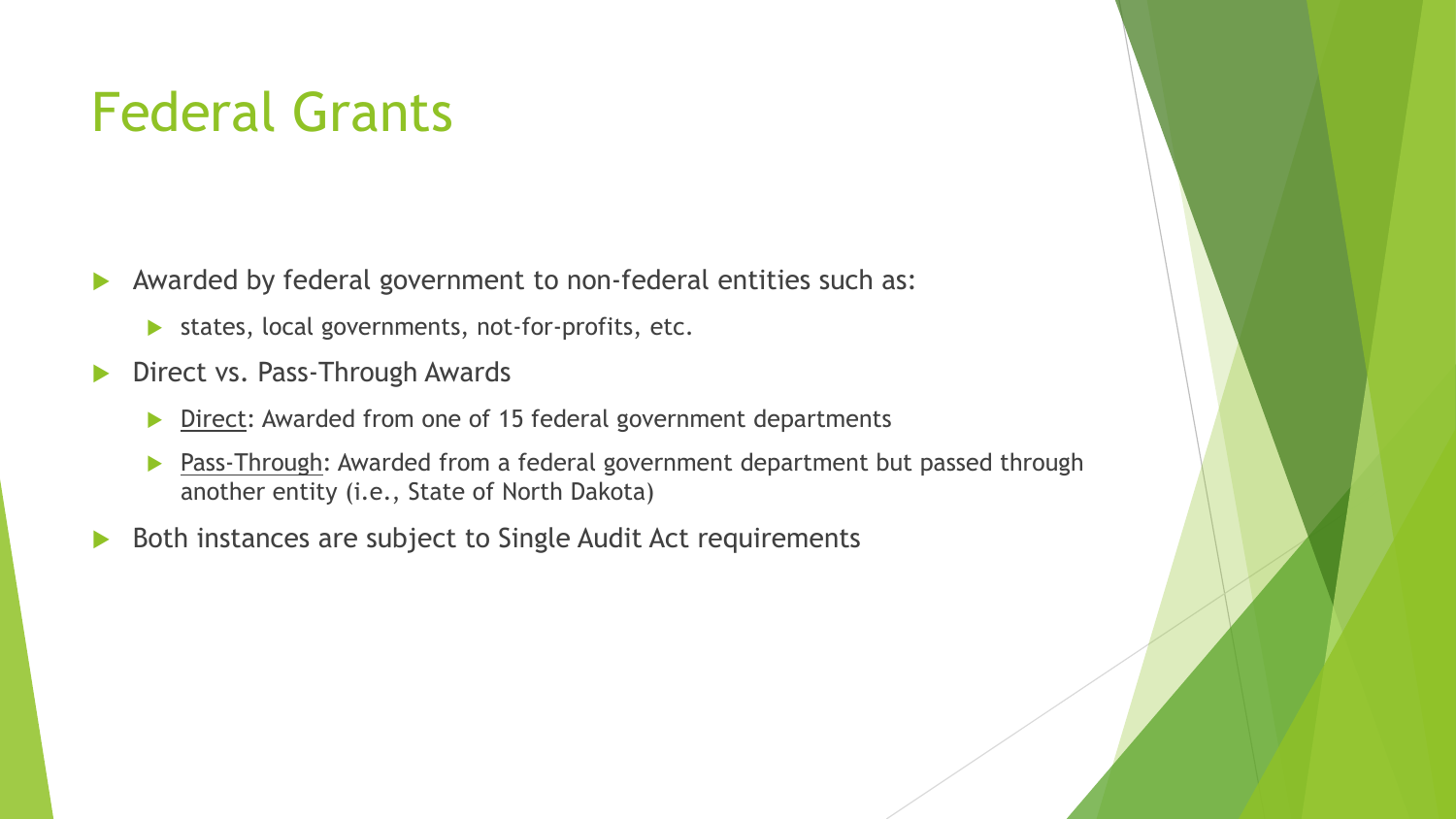#### What is the Single Audit Act?

- Audits of federal awards to non-federal entities
- Provides confidence in federal spending
- Improves the effectiveness of audits
- Performed by auditors of non-federal entities
- Federal government establishes guidelines and policy including:
	- $\blacktriangleright$  Audit requirements and cost principles
	- ▶ [Uniform Guidance aka 2 CFR 200 \(https://www.ecfr.gov/current/title-2/subtitle-](https://www.ecfr.gov/current/title-2/subtitle-A/chapter-II/part-200?toc=1)A/chapter-II/part-200?toc=1)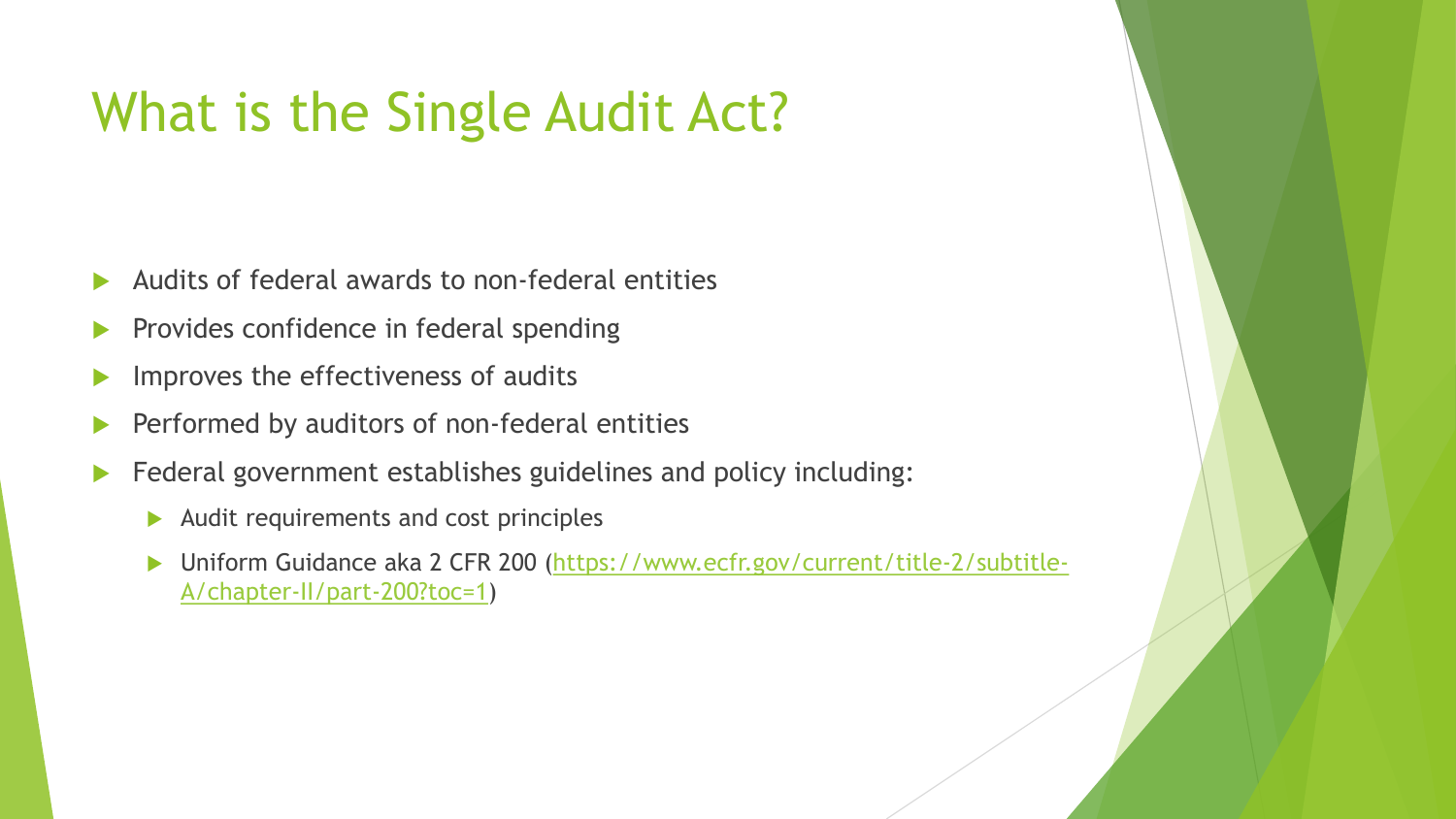#### Who Needs a Single Audit?

Any non-federal entity (i.e., cities) that meets ALL the following criteria:

- Awarded federal grants DIRECT or via PASS-THROUGH
- Expenditures incurred in a fiscal year
- All federal expenditures exceed or equal to \$750,000 in a fiscal year
	- ▶ Must include all federal awards / grant expenditures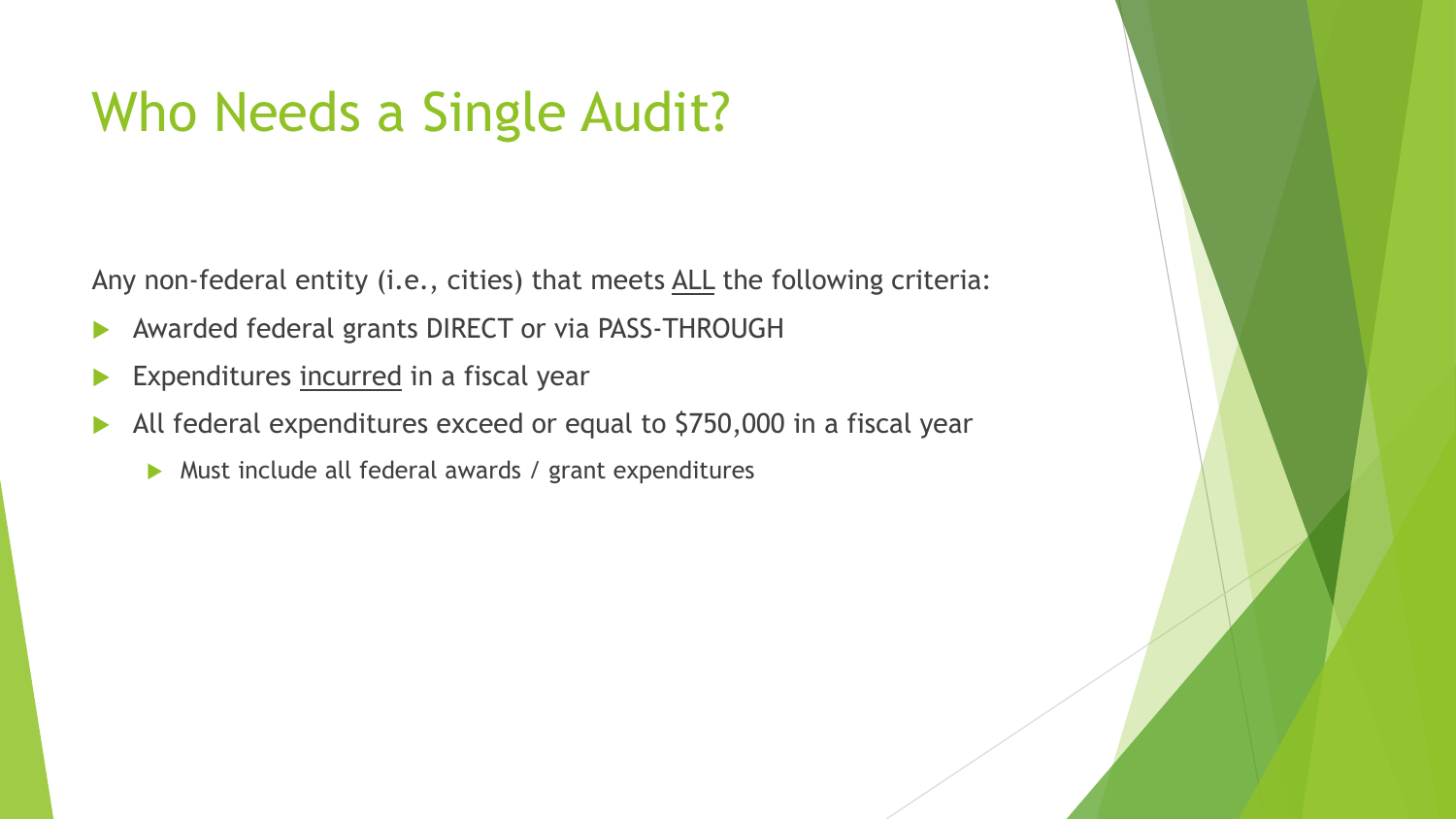# Single Audit Requirements

- **Financial Requirements** 
	- ▶ Accrual or Cash Basis of Accounting (must be consistent)
	- Grants Management
- Reporting Requirements
	- Schedule of Expenditures of Federal Awards (SEFA)
- Compliance Requirements
	- ▶ Comply with Uniform Guidance (2 CFR 200)
	- Comply with other specific grant requirements
- **Internal Controls over Compliance** 
	- Key controls
	- Policies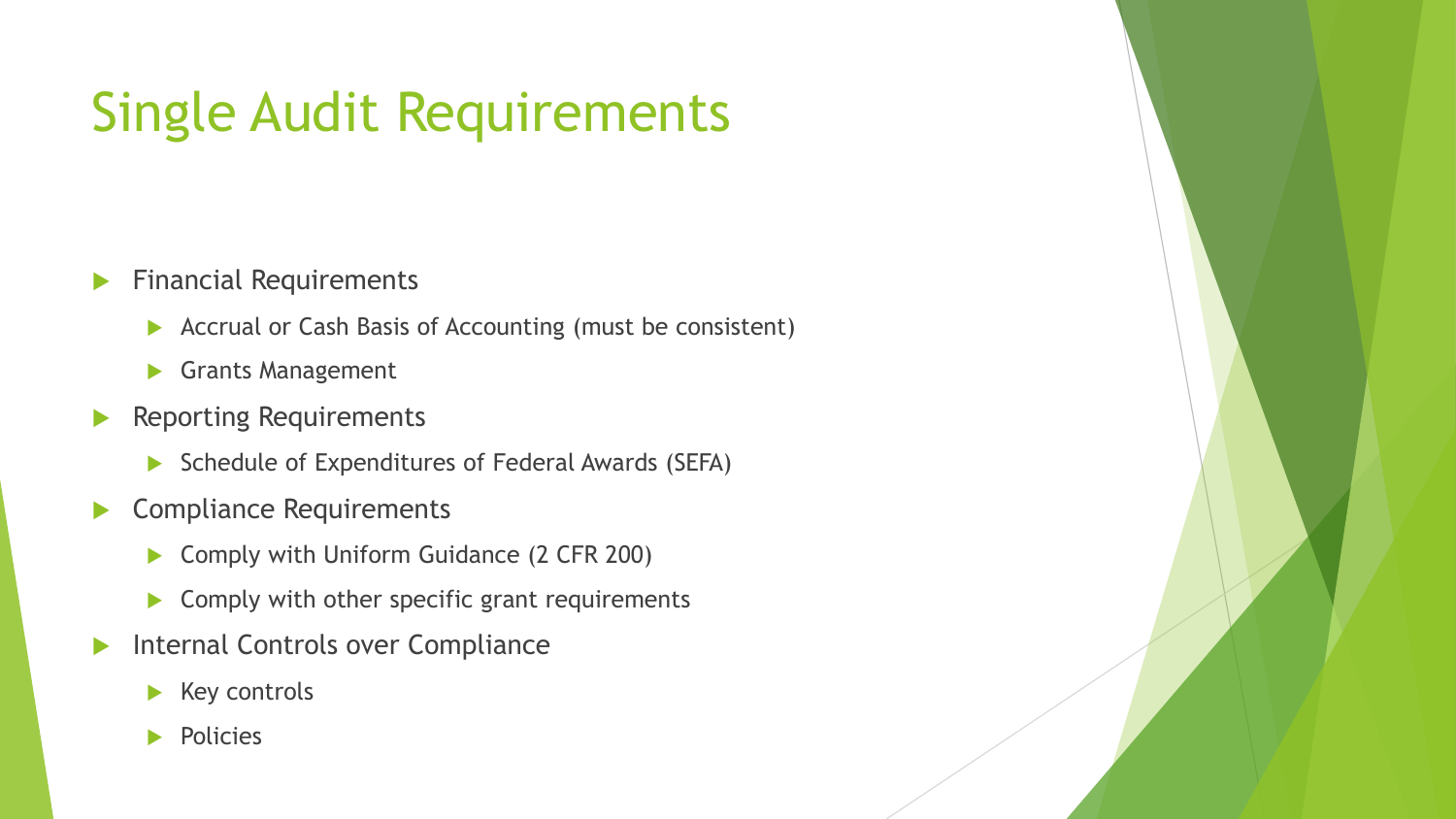#### Single Audit Financial Requirements

- Management of grants
	- **Manage purchases financed by federal grants**
	- Submit requests for reimbursement timely (if necessary)
	- **ARPA Expenditures** 
		- $\blacktriangleright$  Manage the expenditures in detail
		- Accrual or cash accounting basis (must be consistent in financial statements)
		- $\blacktriangleright$  Record the expenditures in the correct period at year-end
	- **ARPA Revenues** 
		- $\triangleright$  Recognize revenue for the amount that is spent in a fiscal year
		- Unspent remainder should be recorded as an unearned revenue (liability)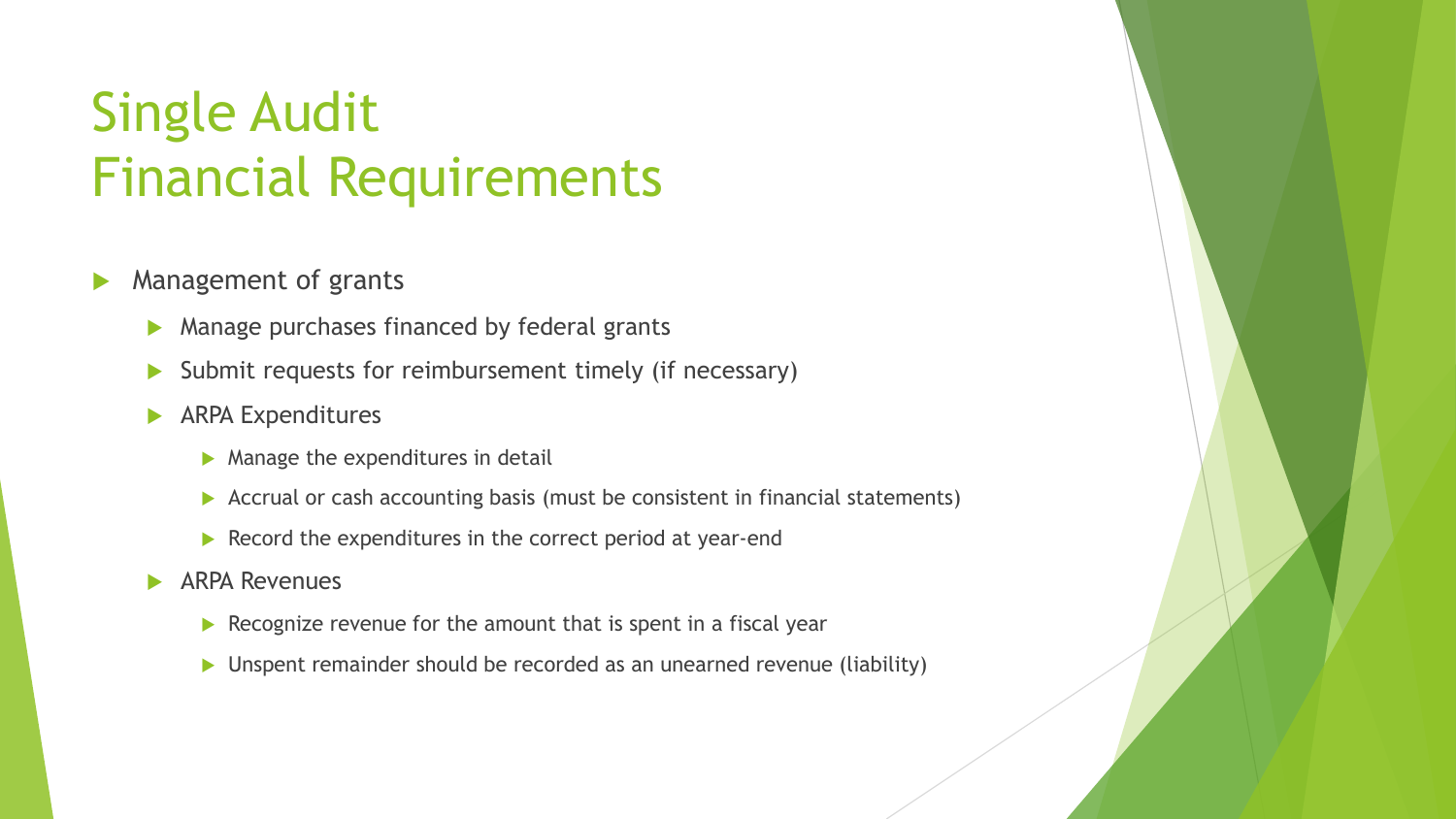# Single Audit Reporting Requirements

- Schedule of Expenditures of Federal Awards (SEFA)
	- $\blacktriangleright$  Required to be prepared by non-federal entity
	- $\triangleright$  Used by auditors to determine single audits
	- Report that shows ALL federal awards by CFDA  $#$ , title, and pass-through (if any)
		- ARPA CFDA # or Assistance Listings Number: **21.027**
	- **Information from Grant Award Letters / Agreements**
	- **ACTUAL expenditures** 
		- Accrual Basis or Cash Basis (must be consistent with financial statements)
	- ▶ Must reconcile to the accounting records
	- Information reported to federal government via Federal Audit Clearinghouse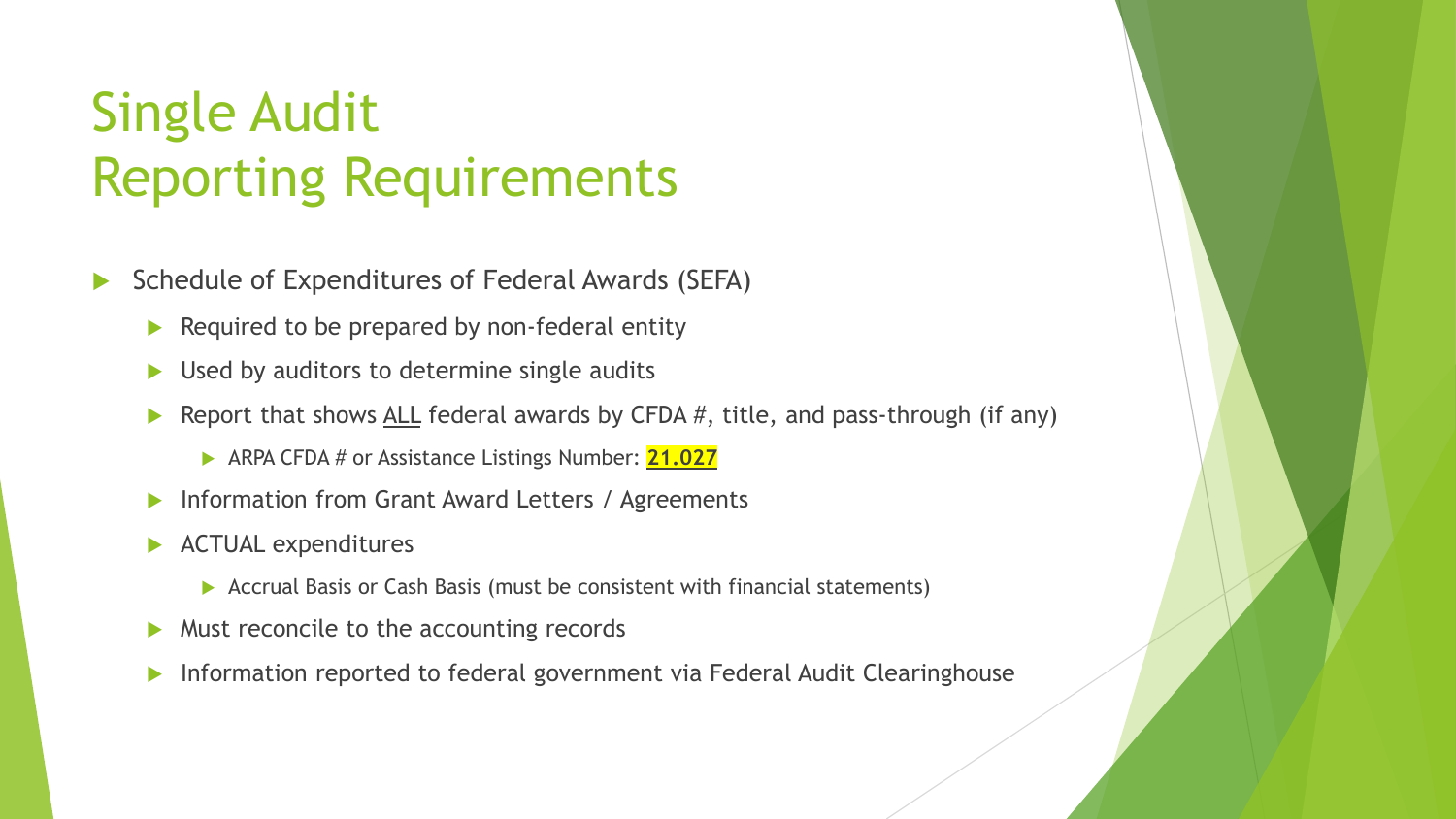# Schedule of Expenditures of Federal Awards (SEFA)

**City of Bismarck** Schedule of Expenditures of Federal Awards Year Ended December 31, 2020

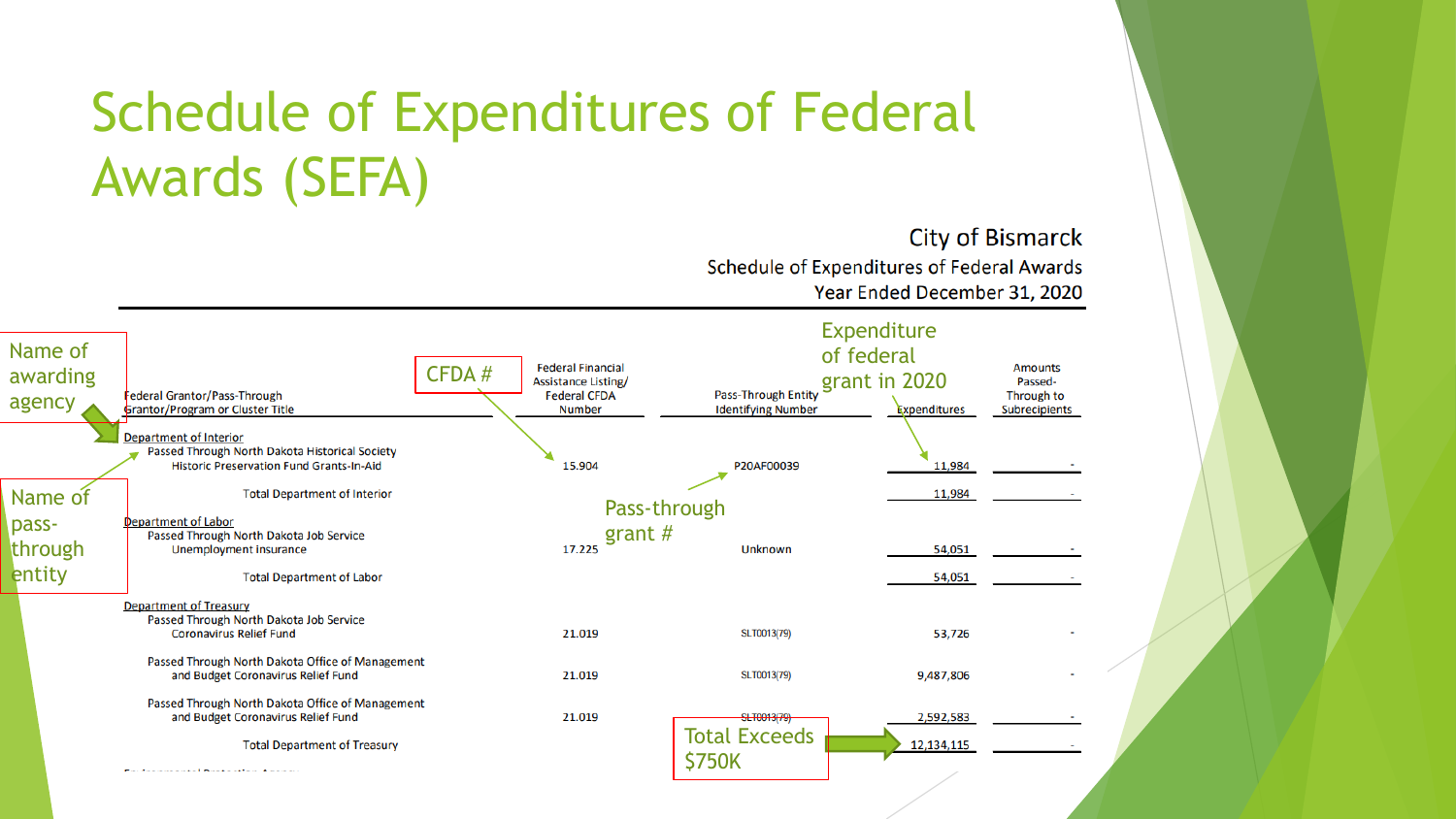- **Compliance of federal grant expenditures with:** 
	- **Allowable Activities / Allowable Costs**
	- **Cash Management**
	- **Procurement**
	- **Suspension and Debarment**
	- **Reporting Requirements**
	- ▶ Davis-Bacon Act (fair wages), if applicable
	- $\triangleright$  Buy American Act, if applicable
	- Other Requirements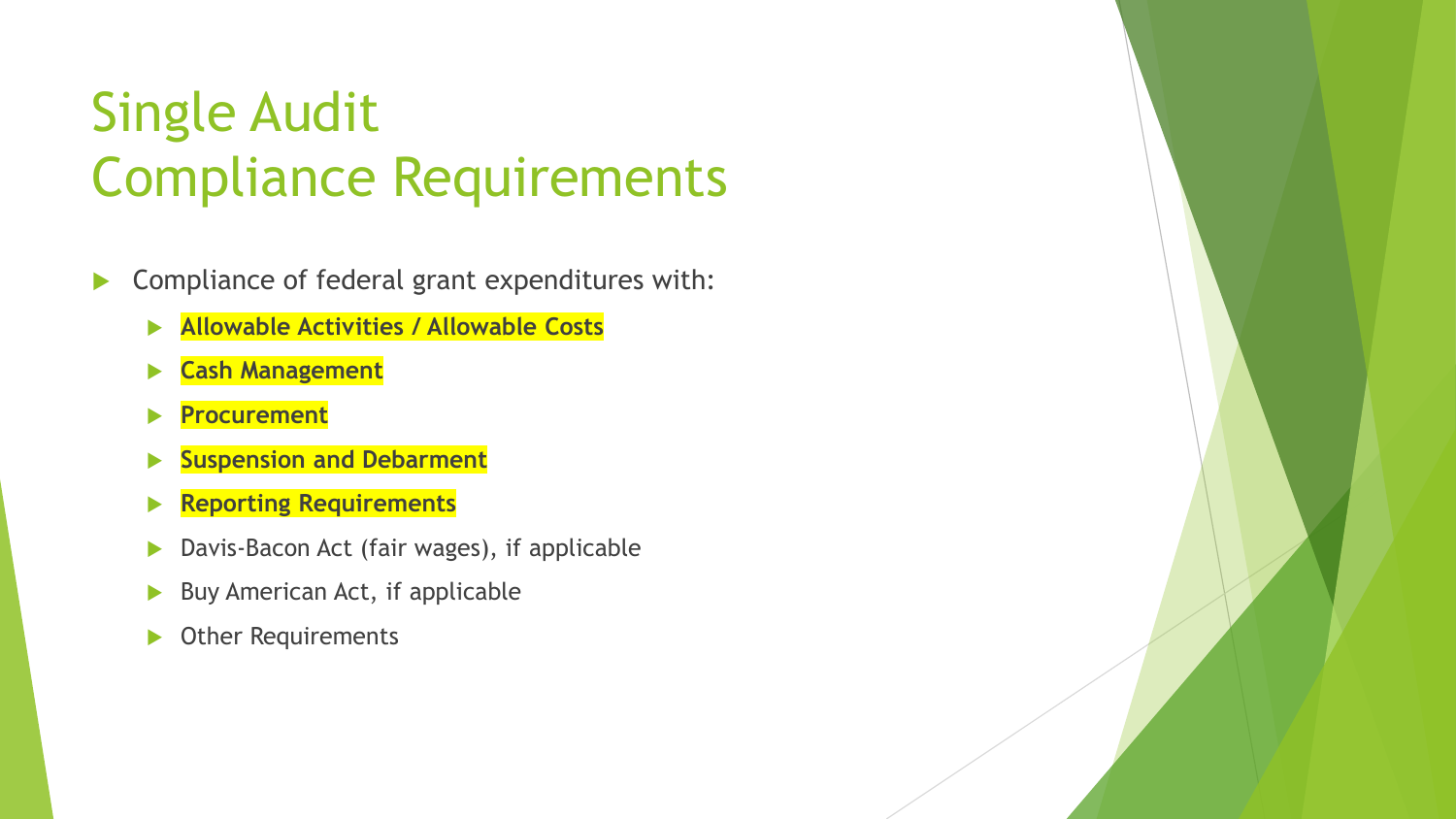- Allowable Activities / Allowable Costs (ARPA)
	- Support public health expenditures (COVID-19 related expenditures)
	- Address negative economic impacts caused by the public health emergency
	- $\blacktriangleright$  Provide premium pay for essential workers
	- Invest in water, sewer, and broadband infrastructure
	- **Replace lost public sector revenue**
		- Perform revenue loss calculation (use GFOA calculation)
		- Spending restricted but broad

<https://home.treasury.gov/system/files/136/SLFRP-Fact-Sheet-FINAL1-508A.pdf>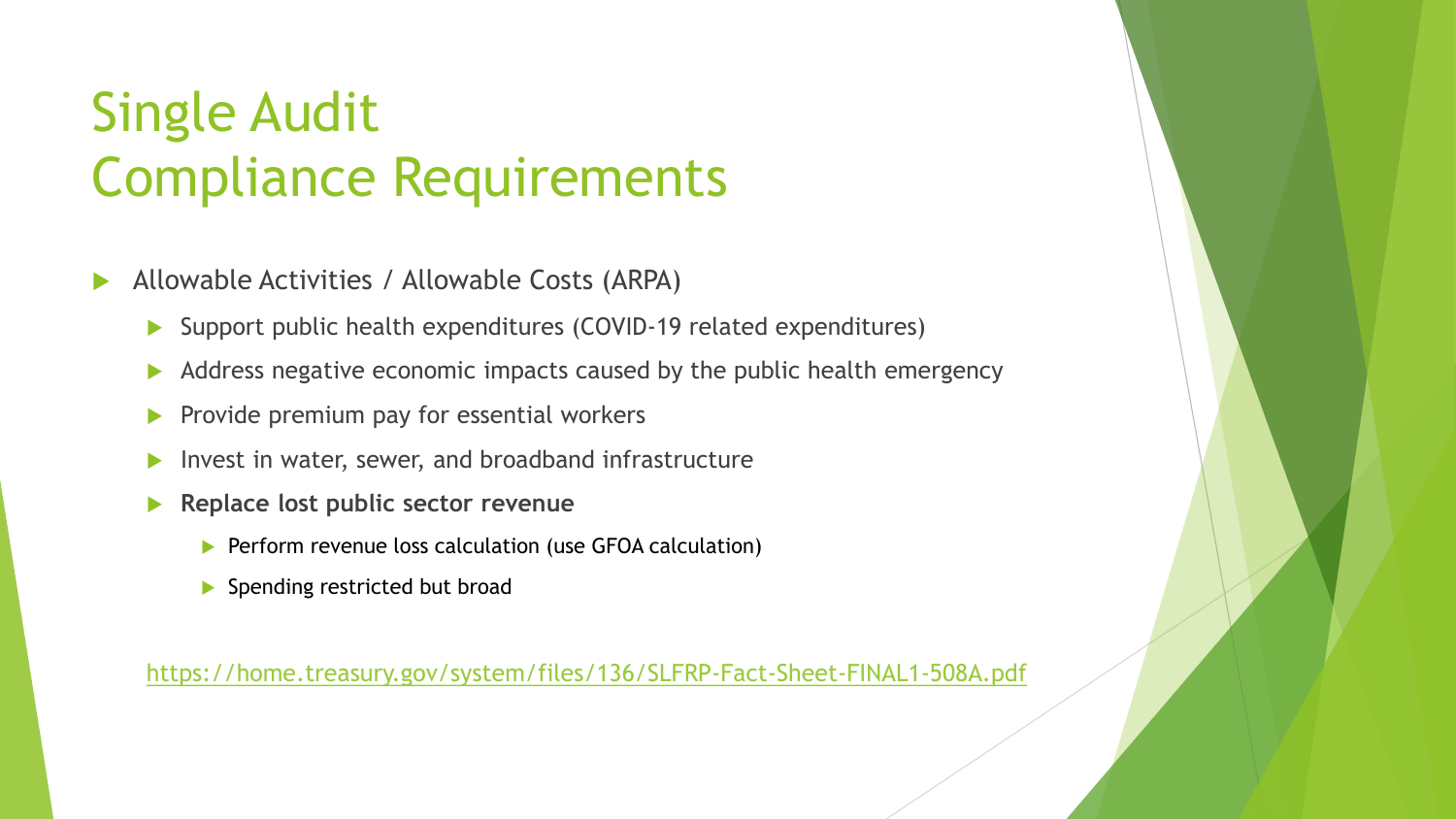- **Cash Management (ARPA)** 
	- Record the revenue in the fiscal year incurred
	- Defer the remainder until expenditures incurred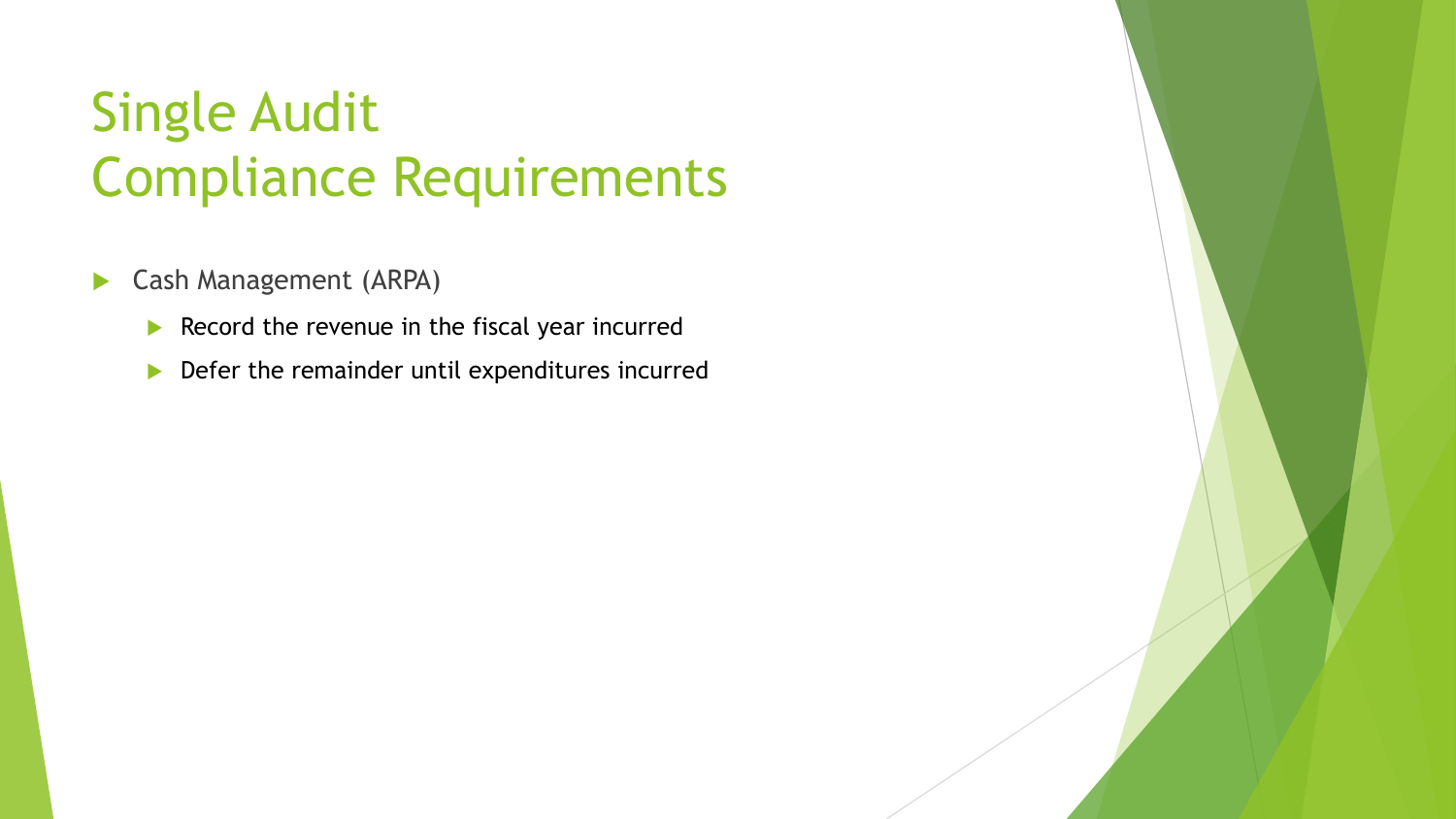- Suspension and Debarment
	- Purpose: To verify that vendor is not suspended or debarred by federal government
	- PRIOR TO CONTRACT EXECUTION / APPROVAL / SIGNATURE
	- ▶ Verify [\(www.sam.gov\)](http://www.sam.gov/)
		- Enter name of vendor and review results
		- Collecting a Suspension or Debarment Certification from Vendor (signed by vendor)
		- Adding a clause or condition to the covered transaction with vendor agreement

 https://www.gsa.gov/policy-regulations/policy/acquisition-policy/office-ofacquisition-policy/gsa-acq-policy-integrity-workforce/suspension-debarment-Non-federal entities are prohibited from contracting with or making subawards under covered<br>transactions to parties that are suspended or debarred. "Covered transactions" include contracts for goods and services awarded under a non-procurement transaction (e.g., grant or cooperative agreement) that are expected to equal or exceed \$25,000 or meet certain other criteria as specified in 2 CFR section 180.220. All non-procurement transactions entered into by a passthrough entity (i.e., subawards to subrecipients), irrespective of award amount, are considered covered transactions, unless they are exempt as provided in 2 CFR section 180.215.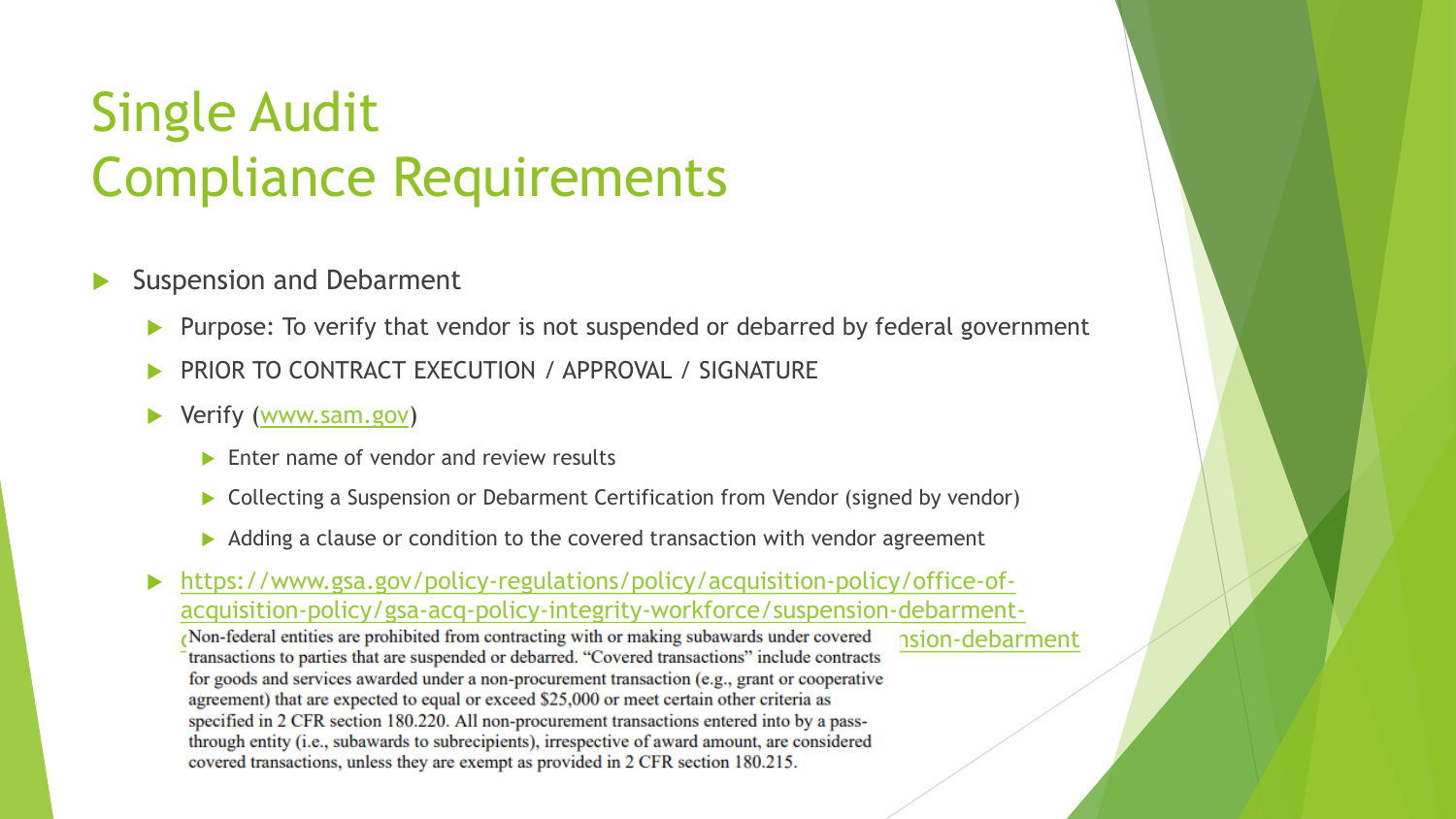- Procurement
	- ▶ Purpose: To obtain best possible product / service and cost using taxpayer dollars
	- Do you have an existing procurement policy?
	- REQUIRED to have documented procurement procedures consistent with federal and state laws
		- PRIOR TO CONTRACT EXECUTION / SIGNATURES
	- ▶ Oversight over work of contractors, conflict of interest, etc.
	- Competition
		- Follow federal procurement thresholds:
			- Micro-purchases less than \$50,000 or internal policy
			- Formal procurement greater than or equal to \$50,000 (formal bids)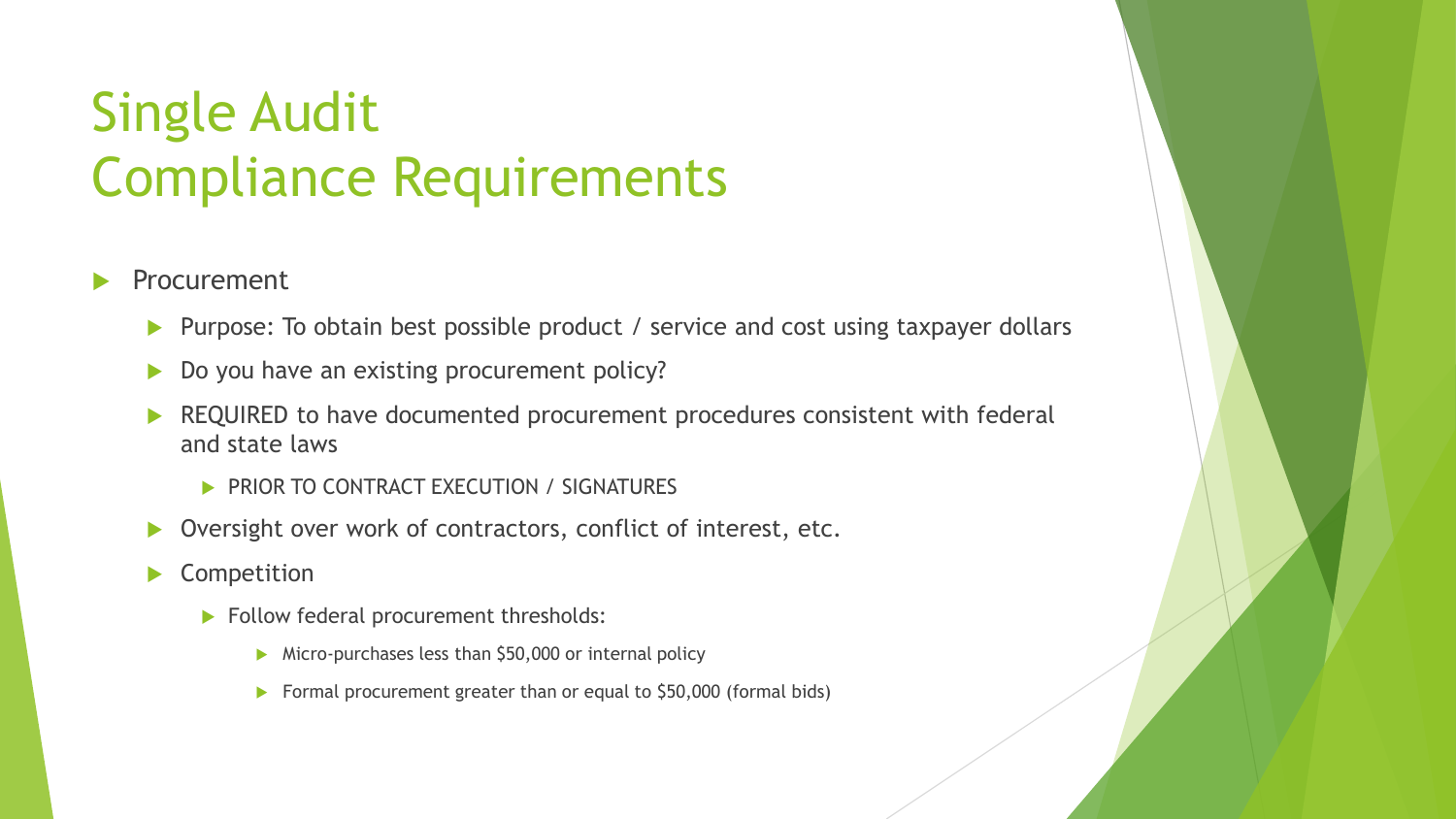- **Reporting Requirements (ARPA)** 
	- **Purpose: Provide status updates to federal government on spending and uses**
	- Submit one initial interim report
	- ▶ Quarterly or Annual Project and Expenditure Reports
	- Recovery Plan Report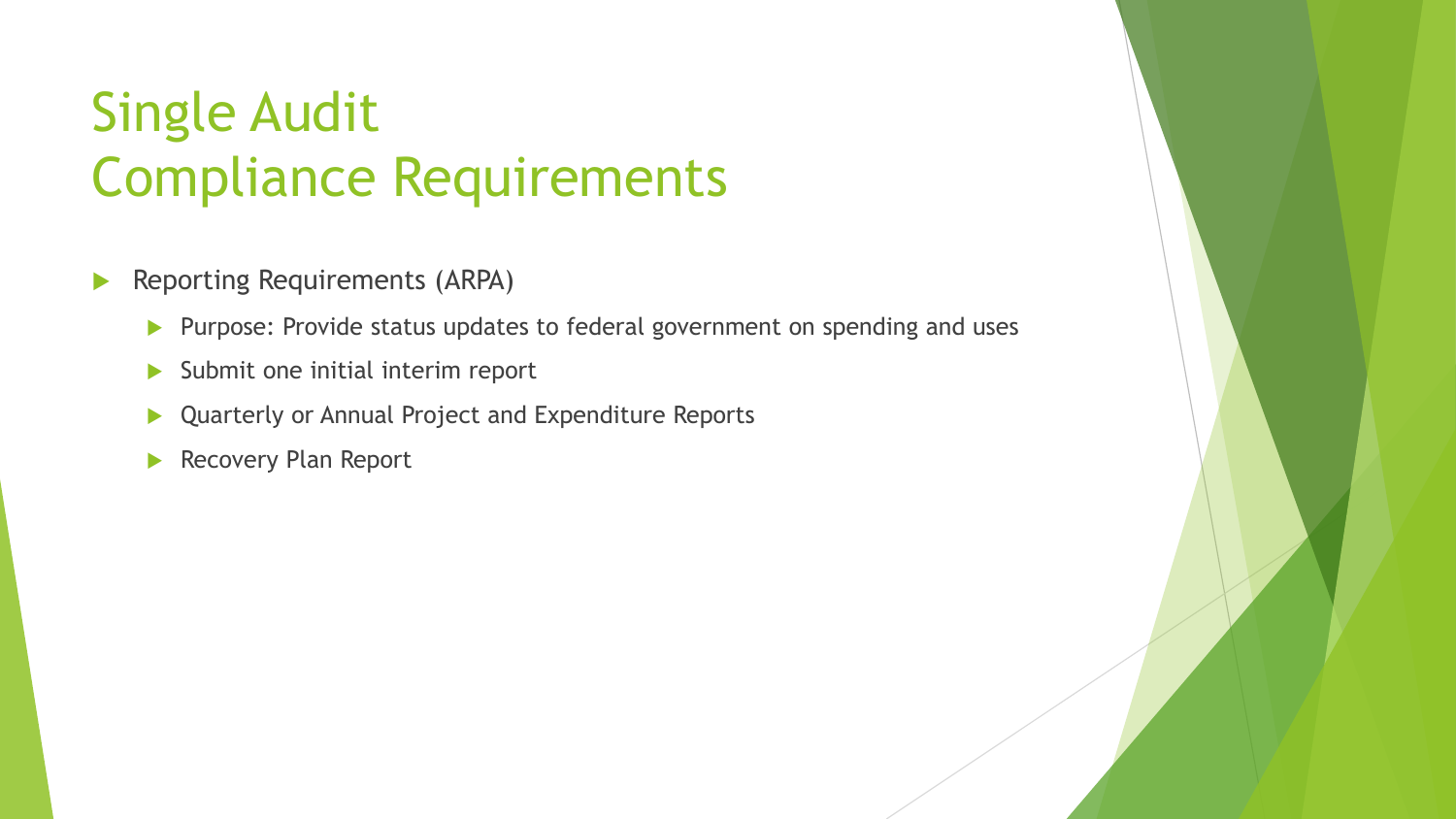# Single Audit Internal Controls over Compliance

- Purpose: Compliance requirements are only as good as their internal controls
- Internal Control (COSO) Framework
- Design and Effectiveness
	- Control Environment
	- Risk Assessment
	- Control Activities
	- Information and Communication
	- Monitoring
- **For each compliance requirement**
- Examples include:
	- Policies
	- Segregation of Duties
	- Reviews and approvals

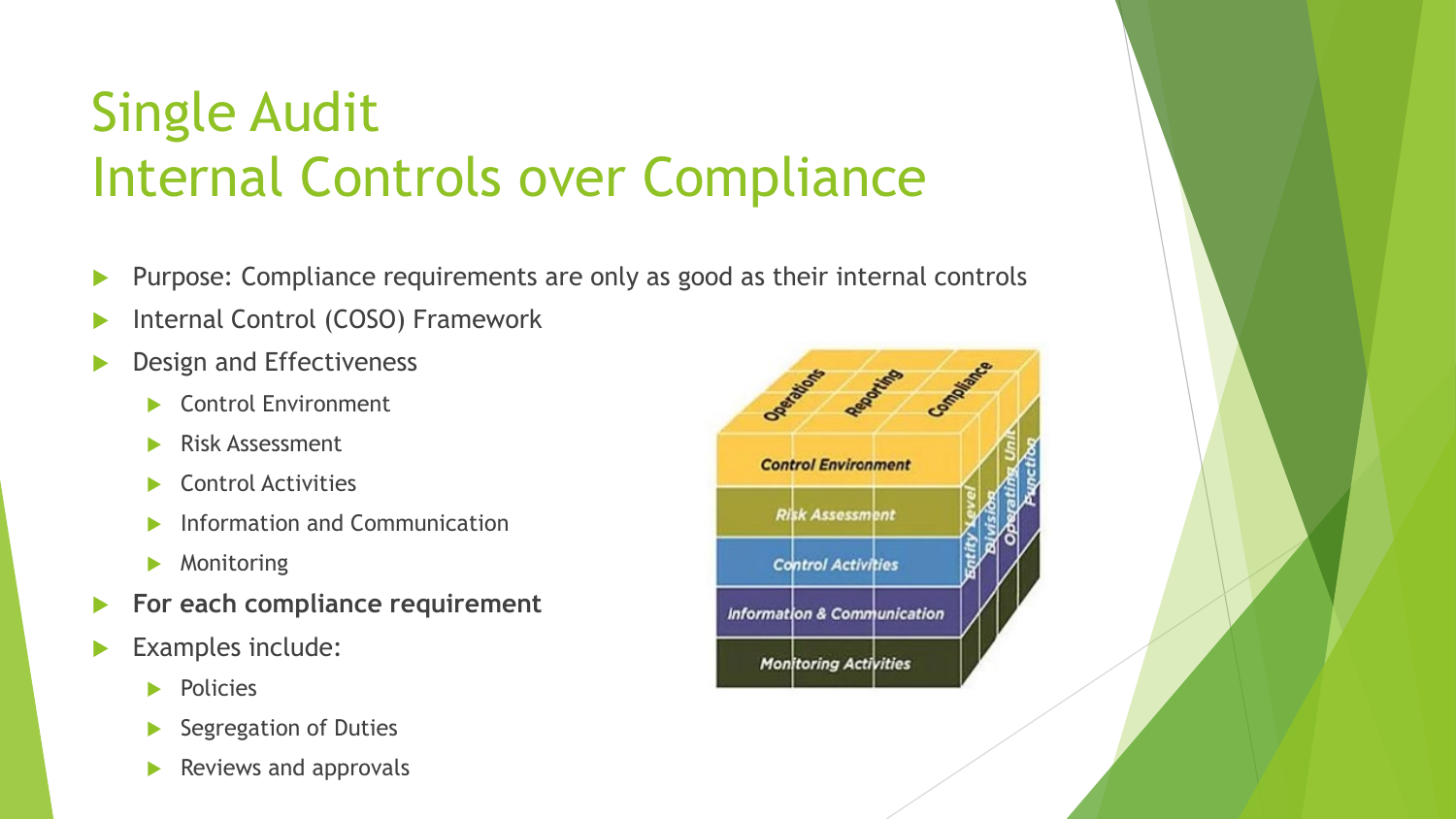# Single Audit Internal Controls over Compliance

- **Apply to each compliance requirement**
- For example:
	- **Allowable Activities** 
		- How does the organization implement compliance requirements and internal controls?
		- How did the organization evaluate the risk of not complying with allowable activities?
		- What is the process to verify compliance with requirements?
		- $\blacktriangleright$  How is this internal control communicated?
		- $\triangleright$  Who reviews to make sure the activity is allowable?
- Examples include:
	- Policies (Grants, Procurement, Accounts Payable, etc.)
	- Segregation of Duties
	- Reviews and approvals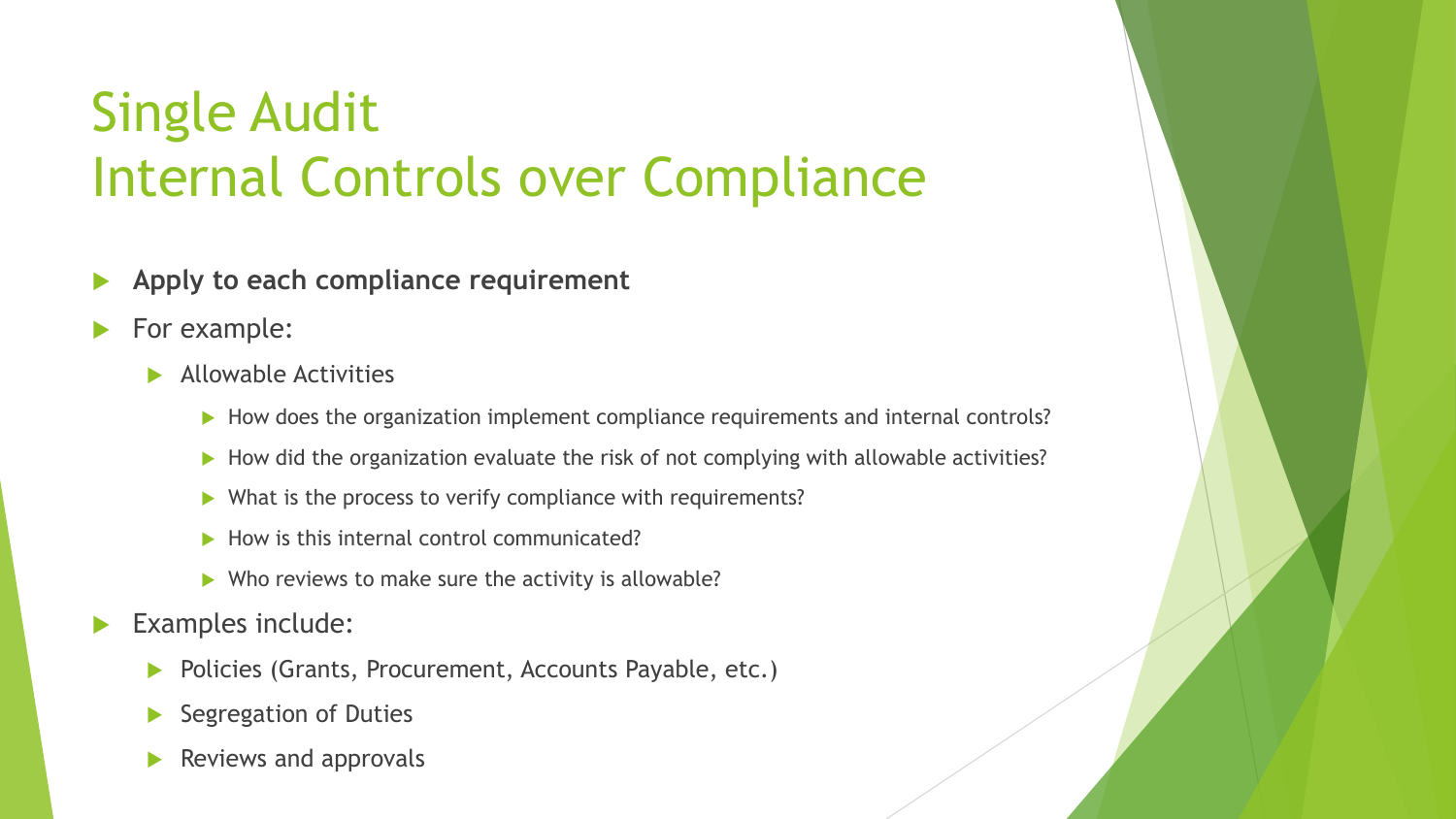#### Single Audit Procedures (Auditors)

- Obtain SEFA from City / Township
- 2. Determine major audit programs based on 2 CFR 200
- 3. Obtain the latest compliance supplement from federal OMB (public information)
	- 1. [https://www.aicpa.org/interestareas/governmentalauditquality/resources/singleaudit/2020](https://www.aicpa.org/interestareas/governmentalauditquality/resources/singleaudit/2020-omb-compliance-supplement.html) -omb-compliance-supplement.html
- 4. Review grant agreement / award and compliance requirements for program being tested
- 5. Obtain listing of expenditures related to program in fiscal year(s) being tested
- 6. Select sample and perform testing procedures based on:
	- 1. Compliance supplement and grant requirements
	- 2. Internal controls over compliance
- 7. Results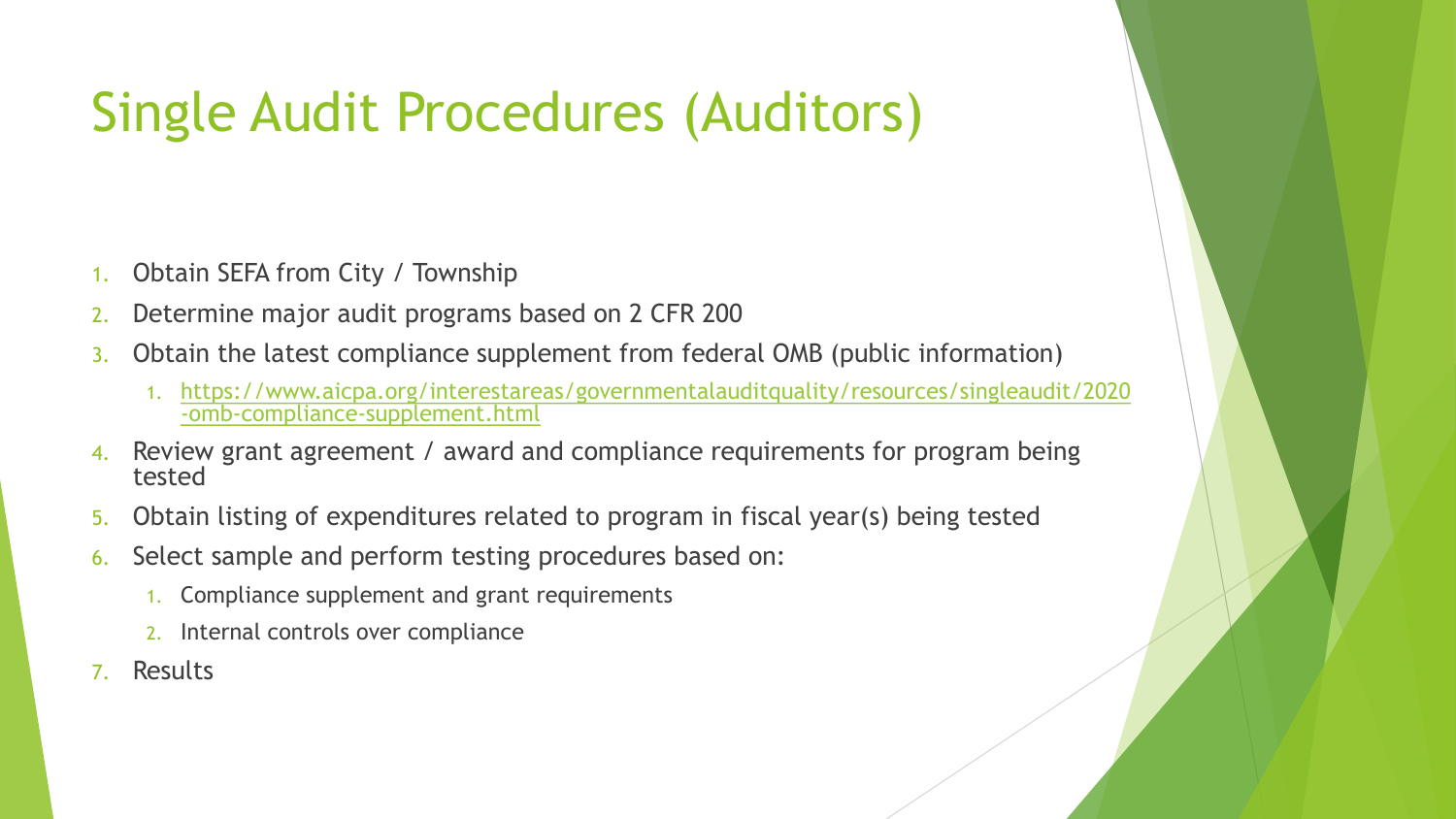# Single Audit Opinions (Results)

- 1. Opine on compliance with Internal Control over Financial Reporting and **Compliance**
- 2. Opine on compliance over each major federal program, internal control over compliance, and SEFA (as required by Uniform Guidance)
- 3. Determine Low-Risk or High-Risk designation (effect on number of federal programs audited)
- 4. Findings (if any)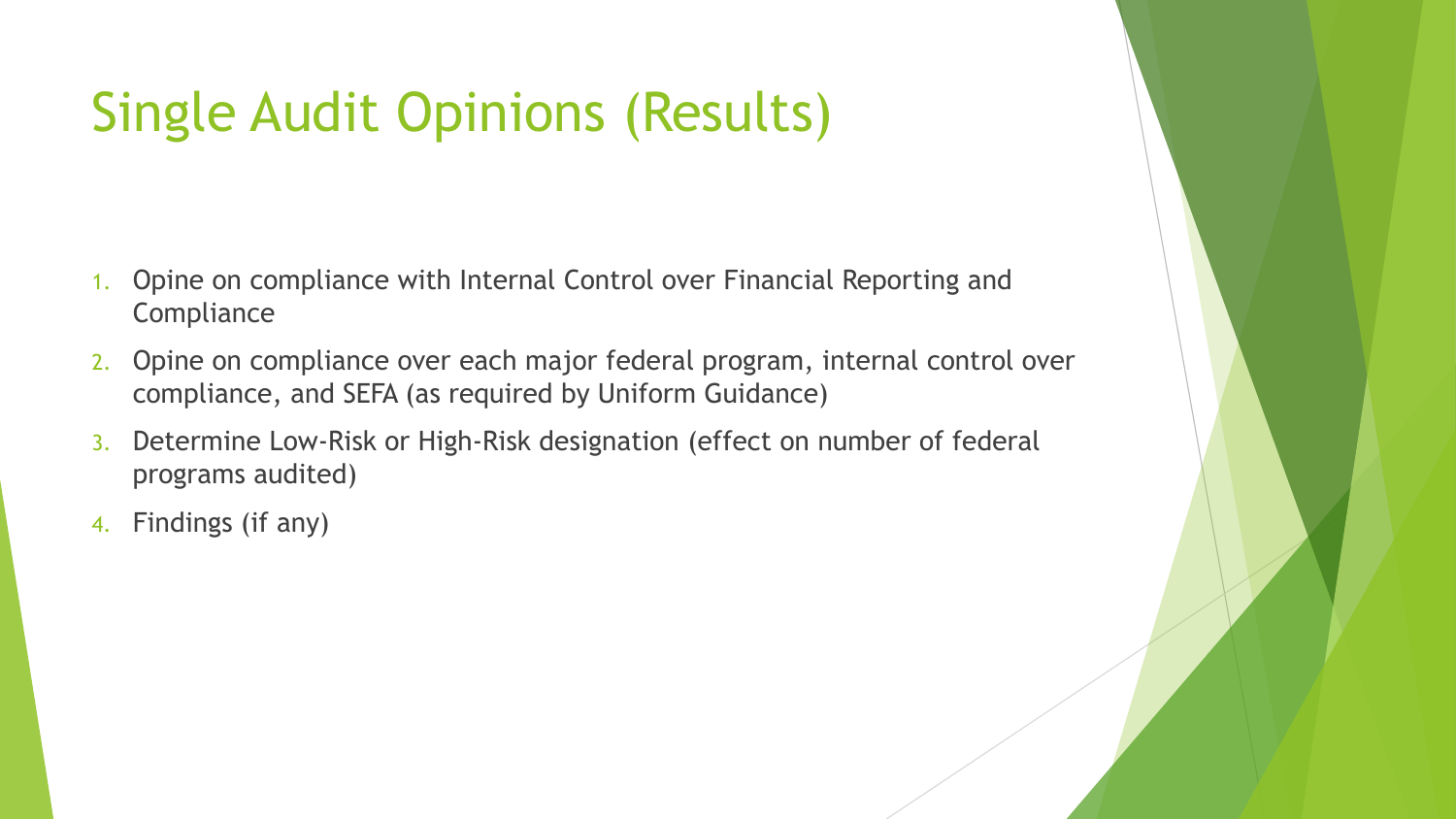#### Single Audit Findings

- $\blacktriangleright$  Two types of findings:
	- ▶ Significant Deficiency Minor mistake or error (Not good)
	- Material Weakness Significant mistake, error, omission, or failure to comply (Bad!)
- Consequences:
	- **Questioned Costs** 
		- $\triangleright$  Paying back funding to the federal government
	- ▶ Correction Plan (two years)
	- $\triangleright$  No similar errors in two years
	- Impact on future federal awards / grants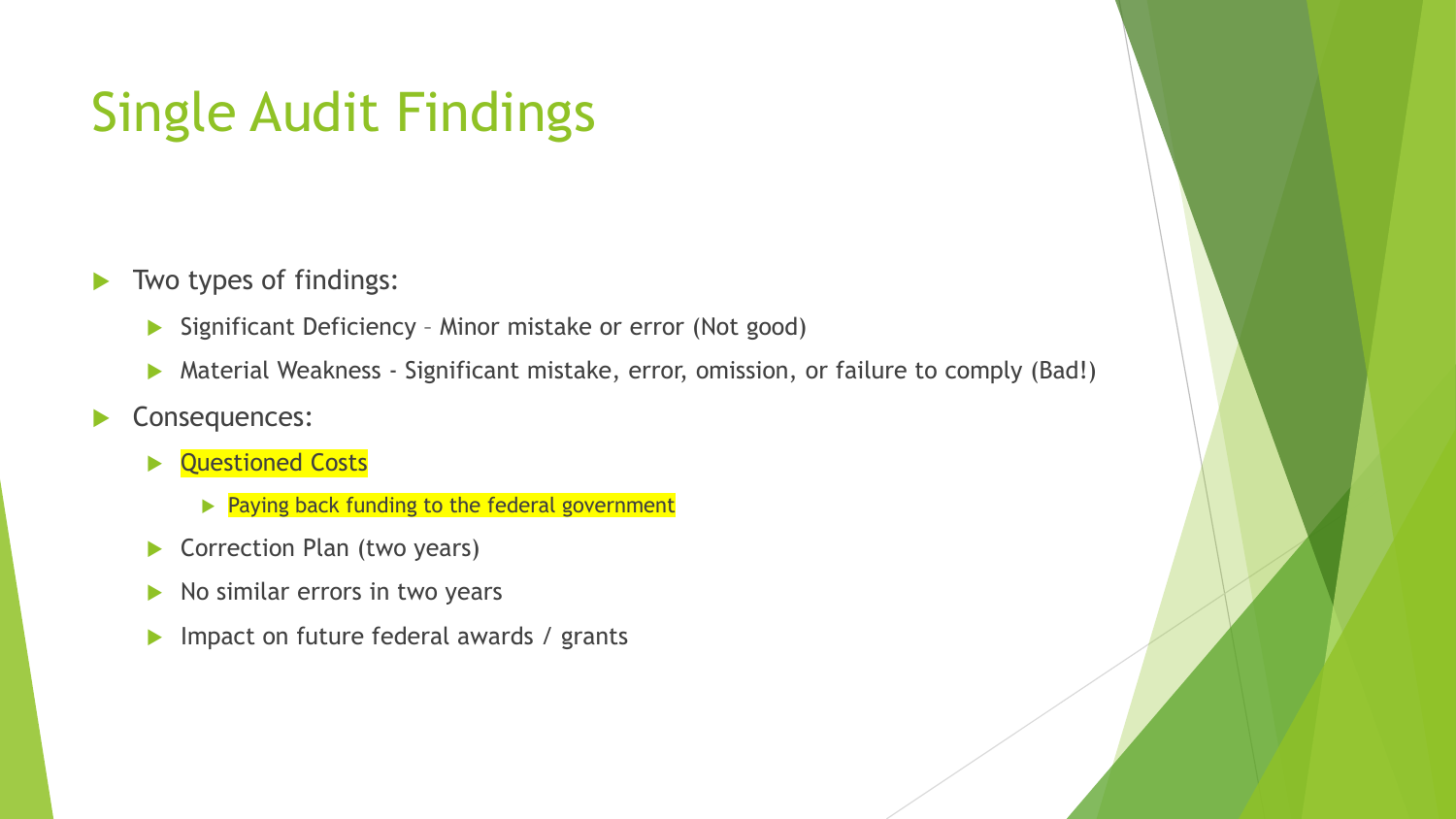# Single Audit Findings Questioned Costs (Worst!)

- **Pay back grant to federal government (material weakness)**
- Impact on cities and townships (ARPA):
	- **Ineligible spending**
	- **Biggest issue: Miscalculation of revenue loss which results in ineligible spending**
		- May have to use reserves or other funding to cover the cost of ineligible projects
		- $\blacktriangleright$  Pay back federal government for ineligible costs
		- **Loss of ARPA grants**
		- Finding: Material weakness
		- **Negative Public Perception**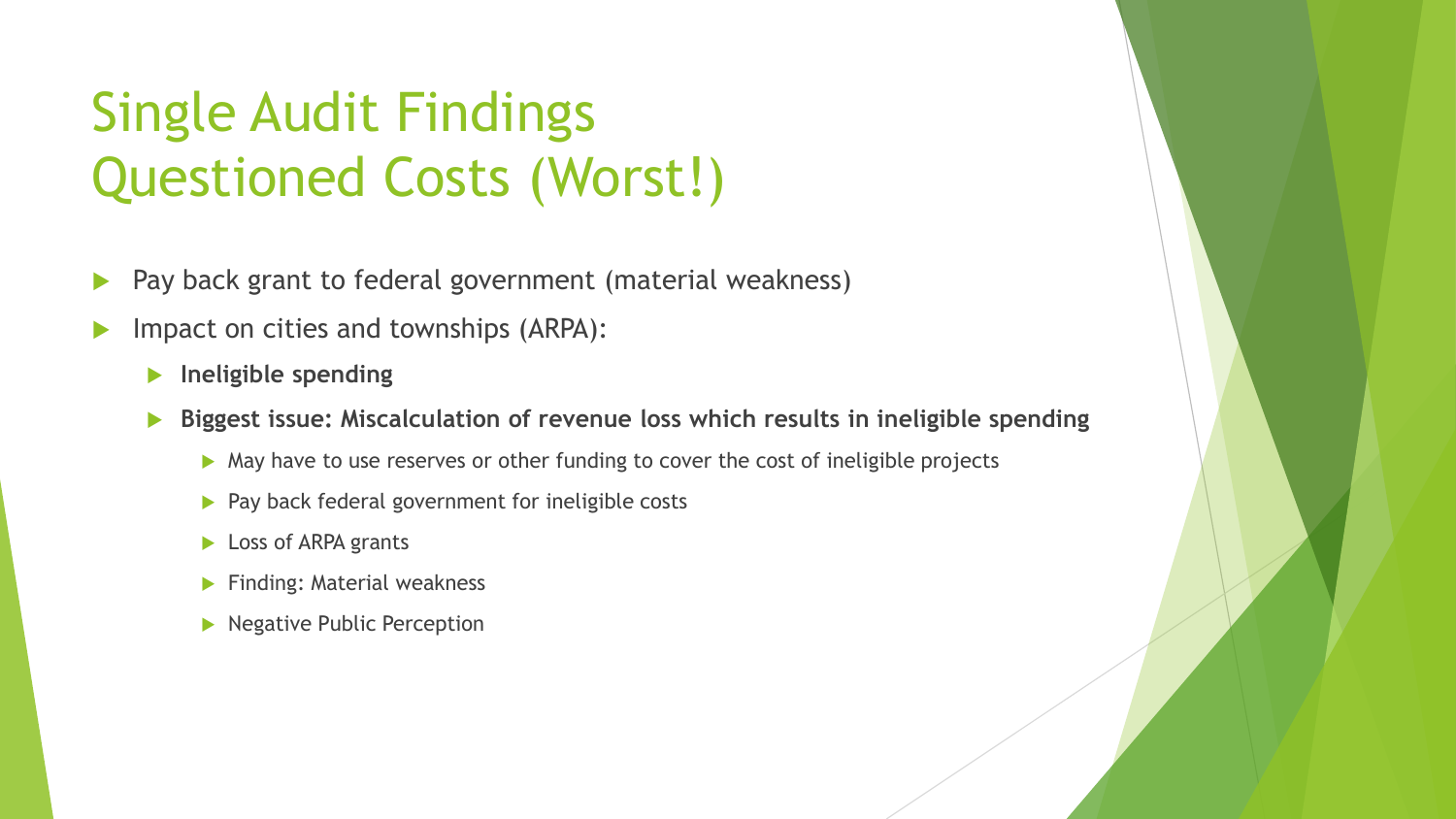#### Takeaways for Preparing for Single Audit

- Make sure the spending is on allowable activities and costs
- Revenue loss calculation needs to be accurate based on audited financial statements
- Establish and enforce procurement and financial policies
- Review to make sure internal controls exist over accounts payable and cash and investments
- Read and comply with ARPA requirements and Q&As, and Uniform Guidance
- Establish internal controls over compliance requirements to make sure they are met
- Document evidence of any reviews or approvals
- Make sure accounting records are accurate using **modified accrual basis** of accounting
- Prepare SEFA based on Uniform Guidance requirements
	- Find examples online such as City of Bismarck [\(https://www.bismarcknd.gov/DocumentCenter/View/38155/2020-Federal-Awards-Report-](https://www.bismarcknd.gov/DocumentCenter/View/38155/2020-Federal-Awards-Report-)**)**
- If already in spending mode, then go back and review spending and controls